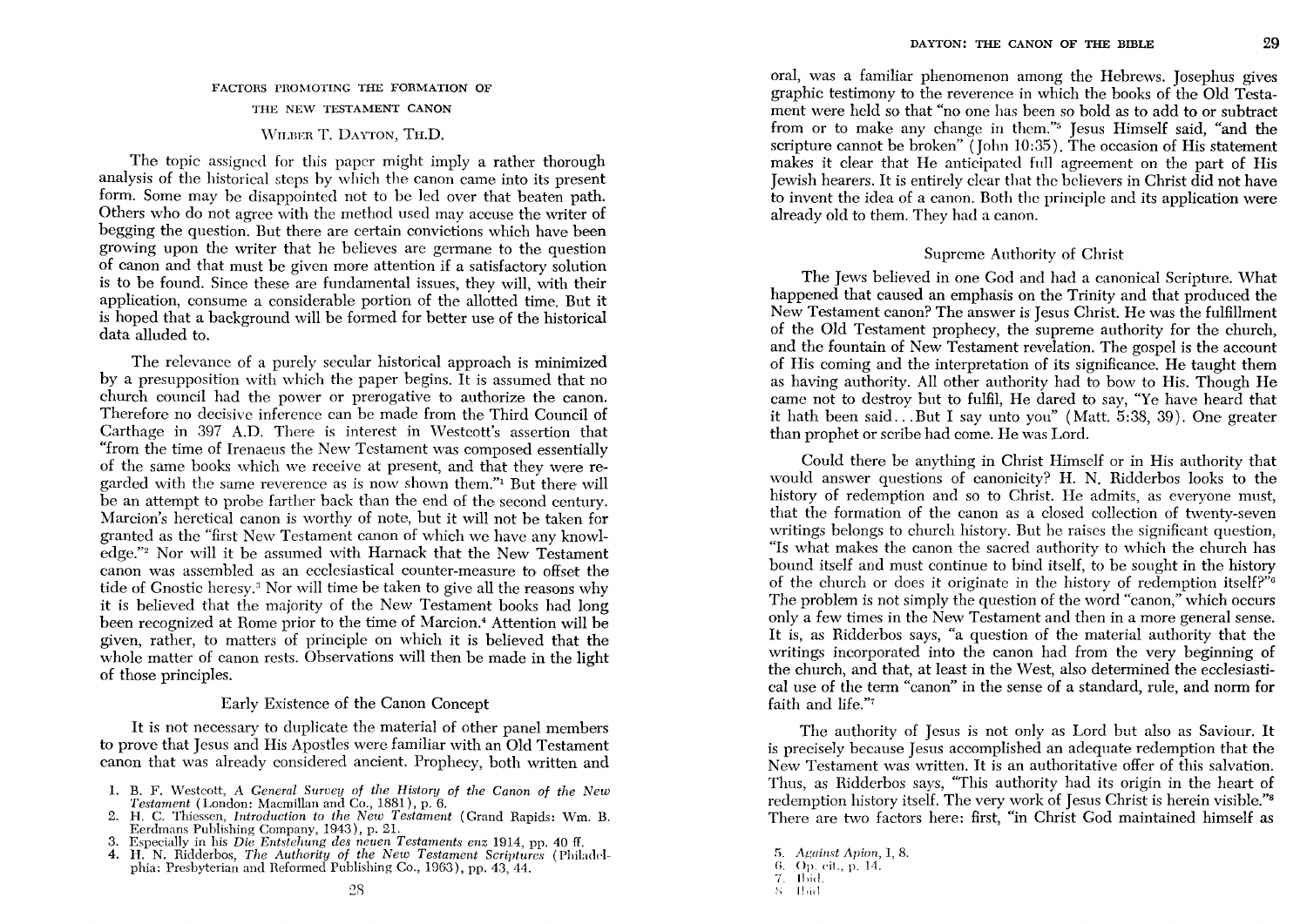'canon' opposite to the world" and secondly, "the work of Jesus is also here visible because Jesus himself established the means, the formal authority, by which what was seen and heard in the fulness of time was to be *transmitted* and *communicated*. And it was from this very authority that all future preaching of the gospel was to derive its content and be measured."<sup>9</sup>

## Concept of the Apostolate

The first idea, the supreme authority of Christ Himself, hardly needs to be explained or defended to Christians. This was constantly demonstrated in His earthly ministry, joyfully accepted by the Scripture writers, attested constantly by the church fathers, and is central to any true Christian confession. He sits astride history and is Lord of all-even superior to the written Word.

It is the second idea---that of authoritative transmission and communication that we must explore. This directly involves the apostolate. At this crucial point, the writers of the Gospels are very clear. Jesus surrounded Himself by twelve disciples whom he ordained in order that they should be with Him and that he might send them forth to preach (Mark 3:14ff). Their role within the history of redemption was unique and not repeatable. As Ridderbos says, "Their most primary and important task was to be the very foundation of the Church, not only because they were the receivers of revelation but also because they were the bearers, the instruments of the revelation, to which Christ bound his church throughout all subsequent ages, the revelation, upon which he established and built his church."10

There are many facets to the New Testament presentation of the importance and the authority of the apostolate. But all come to focus in the words of Jesus Himself, "He that receiveth you receiveth me, and he that receiveth me receiveth him that sent me" (Matt. 10:40). This reminds one of a legal "power of attorney." Referring to the uniqueness of the office of the apostle as seen in the very expression "an Apostle of Jesus Christ," Ridderbos says:

Recent research has shown that the formal structure of the apostolate is derived from the Jewish legal system in which a person may be given the legal power to represent another. The one who has such power of attorney is called a Sjaliach (apostle). The uniqueness of this relationship is pregnantly expressed by the notion that the Sjaliach (apostle) of a man is as the man himself.<sup>11</sup>

This gives special point to the words of Jesus, "as the Father hath sent me, even so send  $\hat{I}$  you" (John 20:21). The Apostles are thus uniquely

empowered to represent Christ. In an entirely exclusive sense Jesus entrusted the gospel of the kingdom to them.

### Tradition in a Scriptural Sense

The proclamation of redemption was not left to chance, nor to human tradition in general, nor to reporting, nor to gifted preachers, nor to the preaching of the church. It was entrusted to these uniquely empowered Apostles. As Ridderbos says, "The preaching of redemption, as apostolic preaching, belongs to the actuality of revelation, and as such it has its own unique character... This is the most holy faith on which the church has to build (see Jude 20, 17). This is what has been given through the apostles, the *depositum custodi*  $(1 \text{ Tim. } 6:20; \text{ II Tim. })$  $\tilde{1}:14:2:2$ ) that the church has to keep above all things."<sup>12</sup>

Tradition, in this sense, was at first the oral preaching of the Apostles. When the Apostles began to write, they themselves placed the written word on the same level with the spoken word. For example, note Paul's exhortation. "Stand fast, and hold the traditions which ve have been taught, whether by word, or our epistle" (II Thess, 2:15). In this sense tradition is the content of the faith which is handed down officially through the Apostles. Paul, for instance, refers to his function as twofold: to receive and to deliver (I Cor. 11:23; 15:1-4). It is here that the apostolic witness comes to focus. Paul would be the first to deny any originality in relation to his basic message. He passed on only what he had received. It has been well said that

The tradition of which the New Testament speaks is thus not an unchanneled stream which originates in the great redemptive events and is then perpetuated as the faith or the theology of the church. It is none other than the authoritative proclamation, entrusted to the apostles as witnesses of Christ and as the foundation of his church.<sup>13</sup>

Thus, it was as if Christ Himself were proclaiming the gospel to the hearers over the whole world. Accordingly, Paul speaks of it to the Ephesians, "But ye have not so learned Christ; If so be that ye have heard him, and have been taught by him, as the truth is in Jesus:  $(4:20, 21)$ . Though the Ephesians and other residents of the Province of Asia never visited Palestine during Jesus' ministry and though they were indeed still pagans when Jesus ascended back into heaven, it was Christ whom they heard and by whom they were taught—through the Apostle, of course.

This tradition was equally valid whether presented orally or in writing. So Paul would have his letters read in the gatherings of the church  $(I$  Thess, 5:27; Col. 4:16) in the same way as the Old Testament. To this end the churches exchanged Paul's letters with each other. Likewise John presupposed that the book of Revelation would be read to the

<sup>9.</sup> Ibid. 10. Op. cit., pp. 14. 15.

<sup>11.</sup> Op. cit., p. 15.

<sup>12.</sup> Op. cit., p. 17.

<sup>13.</sup> Ridderbos, op. cit., p. 20.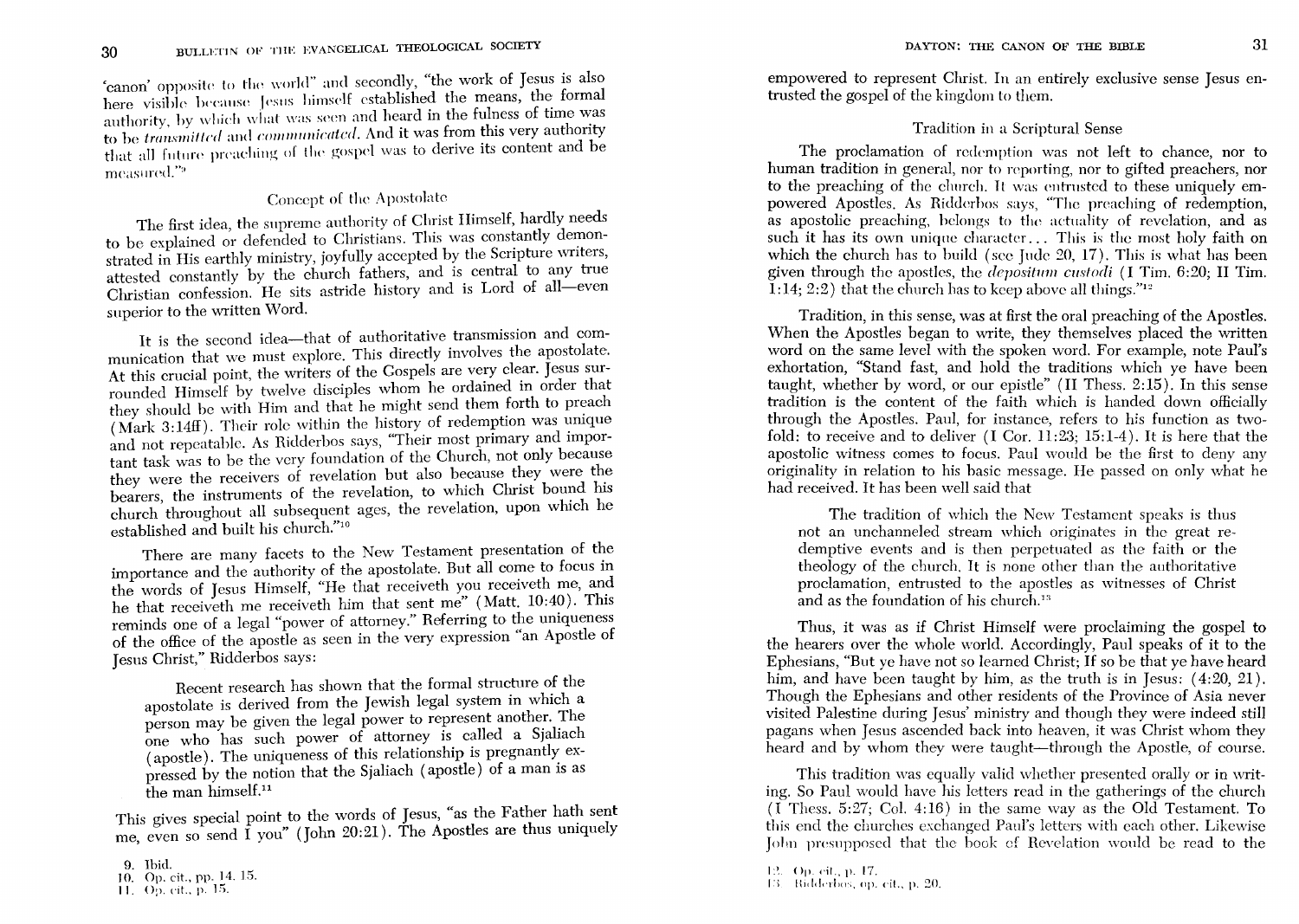churches (Rev. 1:3). The same is seen in the Fourth Gospel, where the writer not only applied to his own writings the promise of the Holy Spirit, who would inspire the apostles in their witness to Christ (John 16:13 ff.; John 15:26, 27), but also at the end, where the witness to Christ consists in "writing of these things" (John  $21:24$ ). With this kind of "witness to Christ" in which the Apostles delivered the "tradition" that was given to them, the church had no other choice than to accept the New Testament books on an equal footing with the Old Testament-as the Word of God. "By giving authority to his apostles, Christ Himself has thereby given a foundation and canon to His church."14

So much for the canon in relation to books written by the apostles themselves. What about the books written by others? Ridderbos has an excellent note on this. He says:

It must be added that apostolic authority and apostolic tradition in the New Testament must not be bound to the person of the apostle. Such authority and tradition acquires increasingly its own "unpersonal" existence. What is apostolic is not limited to the *viva vox* of the apostles, nor to their own writings. It is more than that. The letters of Timothy and Titus bear witness to this contention. The apostolic witness authorized by Christ, and inspired by the Holy Spirit, belong to the *depositum custodi,*  the treasure with which the church is entrusted (I Tim. 3:15; 4:6,12; 6:20; II Tim. 1:14; 2:2). Therefore, even if the synoptic gospels were not written by the apostles, their content would still be received as the apostolic tradition and the apostolic gospel (Luke 1:1ff., Mark 1:1). What has been said does not deprive the apostolate of unique character; it emphasizes rather the way in which the apostles serve to provide the very foundations of the church. The question is, therefore, whether a particular book has this apostolic and canonical significance for the church. And this does not depend upon its having been written by the hand of an apostle. It is rather whether its content is a part of this basic apostolic tradition."<sup>15</sup>

## The Historical Question

vVe have been saying, in short, that something is involved in the canon besides the history of human choice and decision. As Ridderbos says, "An historical judgment cannot be the final and sole ground for the acceptance of the New Testament as canonical by the church."16 He strikes at the heart of the matter when he says:

The statements of a church council are not to be used as evidence that what has been selected is proper and correct. The church is never infallible, even temporarily. No ecelesiastical office or assembly, no matter how important, can guarantee the canon for the entire church, and its future. For its acceptance of the canon the church is bound to Christ alone. It depends on nothmg else. What Christ has promised with respect to the canon is valid for the entire future church. The canon of Christ will persist, because there will continue to be a church of Christ, and the church of Christ will persist, because the canon of Christ will continue to exist, and because Christ, through the Spirit, will build his church upon this canon. This is the a priori of faith with respect to the canon of the New Testament. It is the faith a priori, based upon the unity of Christ's earthly and divine person, and upon his work.<sup>17</sup>

This, of course does not relieve one of studying the history of the canon. It is still important to know whether the canon of Christ is identical with the canon of the church. But the history of the canon will have to be viewed in the light of the a priori of faith.

If this is the proper view of the matter, the New Testament canon came not from a transfer of authority from the Old Testament canon with which the early church was familiar but from the original and proper authority of Christ and His Apostles. Accordingly, the canon came neither as an outgrowth of Marcion's labors nor as a reaction to his canon. Certainly then,it was not from the church of 200 A.D., and much less from the Third Council of Carthage in 397 A.D. Nor was it from the Council of Trent nor the Reformers. It is fortunate that after all the confusion, heresies, and baekslidings of the first three or four centuries, the church did arrive at a united voice on the canon and that we can safely believe that they came to a right answer. But our faith is not based on the history of church councils. It is Christ who cannot be separated from the canon. As Ridderbos says:

What caused the church to accept certain writings as holy canonical writings was the certainty that these particular books had been received from the hand of the Lord himself. Here again is the a priori of faith with respect to the canon. Jesus Christ cannot be separated from the canon. We can know Jesus Christ only in the manner in which he appears to us in the canon of the New Testament. But it is equally true that we can not distinguish the canon correctly except in the light of Christ, who is not only the content, but is also the great presupposition of the canon. For in Christ is not only redemption, but also the trustworthy communication of redemption. Here lies to the present day the *principium canonicitatis.* The question of the canon is, therefore, not ecclesiastical but Christological.<sup>18</sup>

#### The Limits of the Canon

The oral gospel had become written. Another step was inevitable.

<sup>14.</sup> Ridderbos, op. cit., p. 33.

<sup>15.</sup> Op. cit., p. 35.

<sup>16.</sup> Op. cit., p. 36.

<sup>17.</sup> Op. cit., p. 41.

<sup>18.</sup> Op. cit., p. 47.